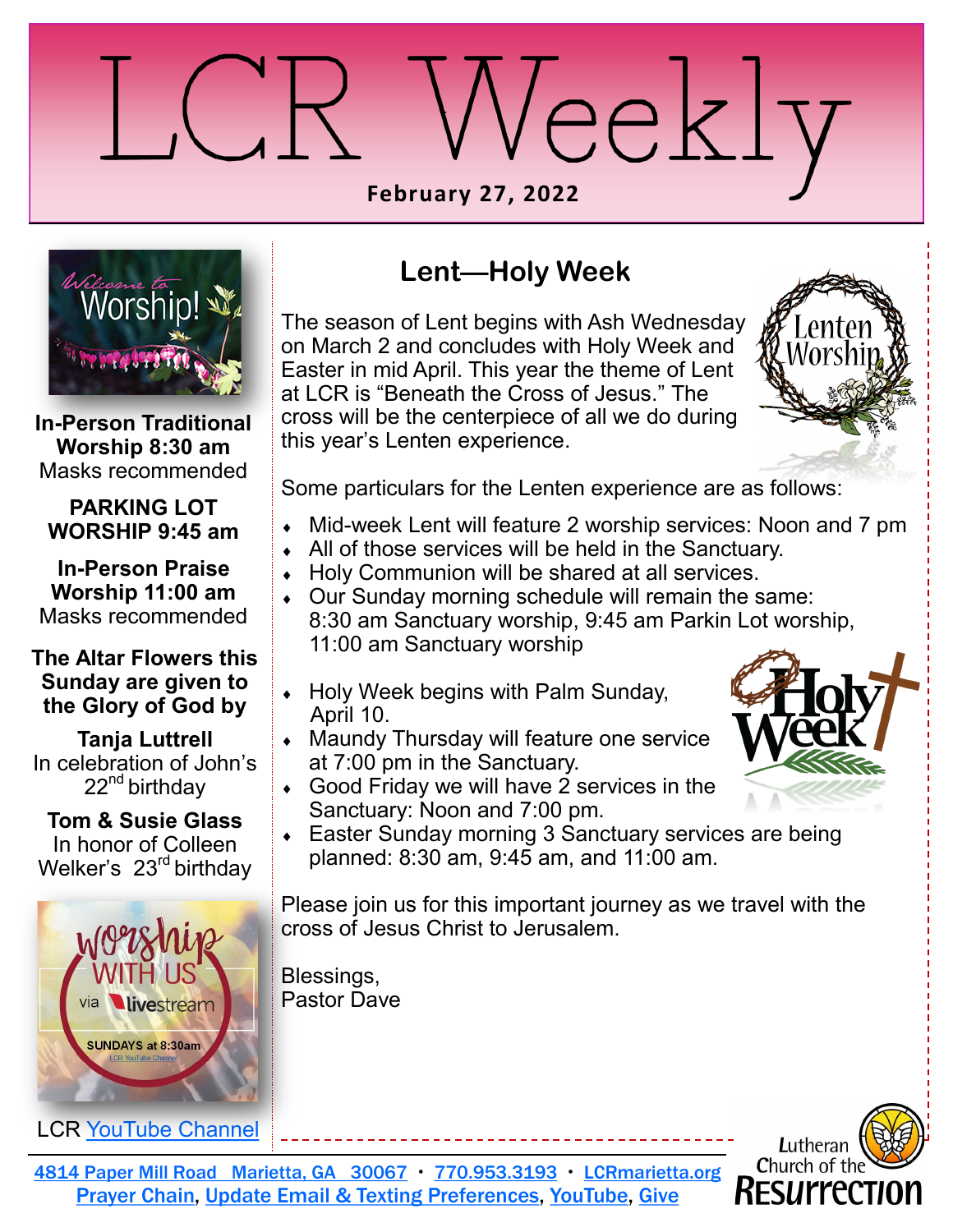# **Children**

#### Hi Guys!

This week our Bible story comes from Luke 6:27-36 "Love your Enemies." I'd like to introduce you to Ashland and Carson, they will be guiding us through the Bible story. Get your Bible. Are you ready? Let's watch this [video.](https://www.youtube.com/watch?v=E52hK0QLws4)

#### **Questions –**

- What did you think about that Bible story?
- Do you think you can love your enemies with God's help?

Remember God is always with us, and he has given us people in our lives to help us through tough times too.

### **Prayer –**

Dear God, Help me follow your word. Amen.

Have a blessed week and hope to see you on Sunday. -Ms. Sharon



**Children** 

**Sunday School Registration is open Register [Here](https://docs.google.com/forms/d/e/1FAIpQLSfF-SyBBfdKtlTcF0W--_ckXW8p97bHGwCS9uTa0vqnUyerpA/viewform)**



# **LCR**



We have had trouble with the Prayer Request link on our website. If you send a prayer request within the last month via the website and it didn't get communicated to our prayer warriors, we are very sorry. We are still trouble shooting the issue with our website company.

Requests We ask that you send your prayer request directly to the following email address:

### **[Prayerchain@LCRmarietta.org](mailto:prayerchain@lcrmarietta.org?subject=Prayer%20Request)**

This will ensure that the request will be distributed to staff and our LCR prayer warriors. You can find this link in every Weekly on the very bottom of the front page and to the right of this section.





**[Worship Volunteer](https://www.signupgenius.com/go/20f0c4ea9ad2fa7fb6-worship1) [Sign-up Link](https://www.signupgenius.com/index.cfm?go=c.SignUpSearch&eid=0BC2CADAFEC9FA63&cs=09B1BADD8FBC8B147B7A640E5BB79BCD&sortby=l.title)**

**[Altar Flower Sign-Up](https://www.signupgenius.com/go/20f0c4ea9ad2fa7fb6-altar)**

**[Send a Prayer](mailto:Prayerchain@lcrmarietta.org?subject=Prayer%20Request)  [Request here](mailto:Prayerchain@lcrmarietta.org?subject=Prayer%20Request)**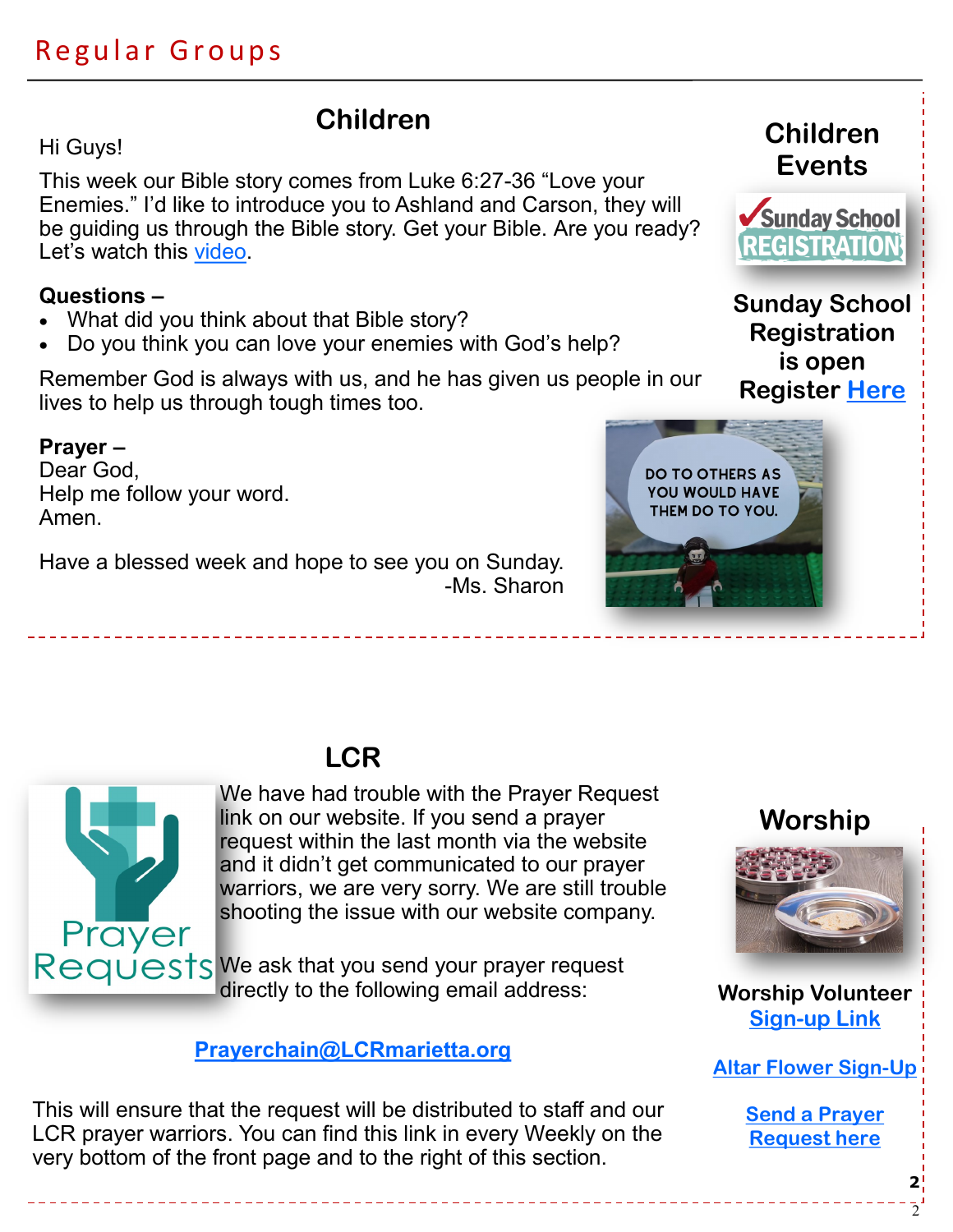# **Outreach**

**March 6 at 1 pm At LCR**

### **HUNGER WALK RUN**

#### **MARCH 6, 2022**

Team LCR Marietta is off and running in its participation in the Atlanta Community Food Banks 2022 Hunger Walk. So far we have 21 people signed up to walk / run and have raised \$4,125. Those numbers are a fantastic start, but our targets are to have 35 walkers and raise \$8,000. The walk will be held on Sunday, March 6th, so we are only one week away from the event. Please sign up today to walk / run or sign up to sponsor one of the walkers. The link is listed below.

As we did in 2021, we will have the LCR version of the event starting at 1:00 pm from the church parking lot. For all those who register on the Hunger Walk web site by Tuesday, March 1st, we will have their t-shirts available for pick-up at LCR on the day of the walk. In addition, we will have music provided by Heather to get you warmed up and ready for the walk, and we also will have drinks and snacks. The actual walk will be an approximate 1 mile loop on Robin Road and Sherwood Road. Please join us to walk with family and friends at LCR in support of a great cause. You also can support the LCR Marietta team and the Hunger Walk by signing up and walking near your home, or by going downtown Atlanta and participating in the walk that starts at the Home Depot Backyard at 2:00 pm.

If you have any questions about the Hunger Walk or the walk event at LCR, please contact [Rachel Thornton](mailto:rachmthornton@gmail.com?subject=Hunger%20Walk) or [Mike Frey.](mailto:mfrey@mindspring.com?subject=Hunger%20Walk) I hope you will sign up to join us. Not only will you have a great time, together we will make a solid impact against hunger in our community.

**[Click here to sign up or sponsor the LCR Marietta Team](http://engage.acfb.org/site/TR?team_id=39927&pg=team&fr_id=2095&et=XyN2yTyjA1LdAv1KZabCumAZxYj4XXnVeklw86GnmgIHXiYZhM3bew&s_tafId=18349)**



## **MUST Wednesday Lunch**

Last week Wednesday, Mark, Lance, Margaret, and Stephen served lunch to about 40 guests. Thank you to you all for sharing the Lord's love **through your faithful service.** Blessings, Dana Jelinek

Want to get involved? Click on the link to the right under MUST Wednesday Lunch to sign up or email [Dana.](mailto:danabooth@hotmail.com?subject=MUST%20Wed%20Lunch)

------------------

# **Outreach**

**MUST** [donation link](https://www.mustministries.org/give-help)

**CAC** [donation link](https://www.ourcac.org/donate-online/)

**YELLS** [donation link](http://www.yellsinc.org/donate/)

**Meals on Wheels Volunteer Sign-Up:** Contact [Ron Jolly](mailto:ron.jolly46@gmail.com?subject=MOW)

**MUST Wednesday Lunch Volunteer Sign-Up:** Sign-[up Genius Link](https://www.signupgenius.com/go/20f0c4ea9ad2fa7fb6-must1)

**Lutheran Disaster Response** [donation link](https://www.elca.org/our-work/relief-and-development/lutheran-disaster-response)

**Promise Gardeners Garden Work Day**: March 19 10:00am—12:00pm

#### **Lutheran Coalition Habitat Word Days:**

March 11-Insulation & Framing April 2– Int. Painting May 14-House **Dedication** Email [John Osberg](mailto:josberg@bellsouth.net?subject=Habitat%20Build)  for more info or to volunteer.

**Hunger Walk/Run March 6 at 1 pm** Sign-[up & Donation](http://engage.acfb.org/site/TR?team_id=39927&pg=team&fr_id=2095&et=XyN2yTyjA1LdAv1KZabCumAZxYj4XXnVeklw86GnmgIHXiYZhM3bew&s_tafId=18349)  [Page](http://engage.acfb.org/site/TR?team_id=39927&pg=team&fr_id=2095&et=XyN2yTyjA1LdAv1KZabCumAZxYj4XXnVeklw86GnmgIHXiYZhM3bew&s_tafId=18349)